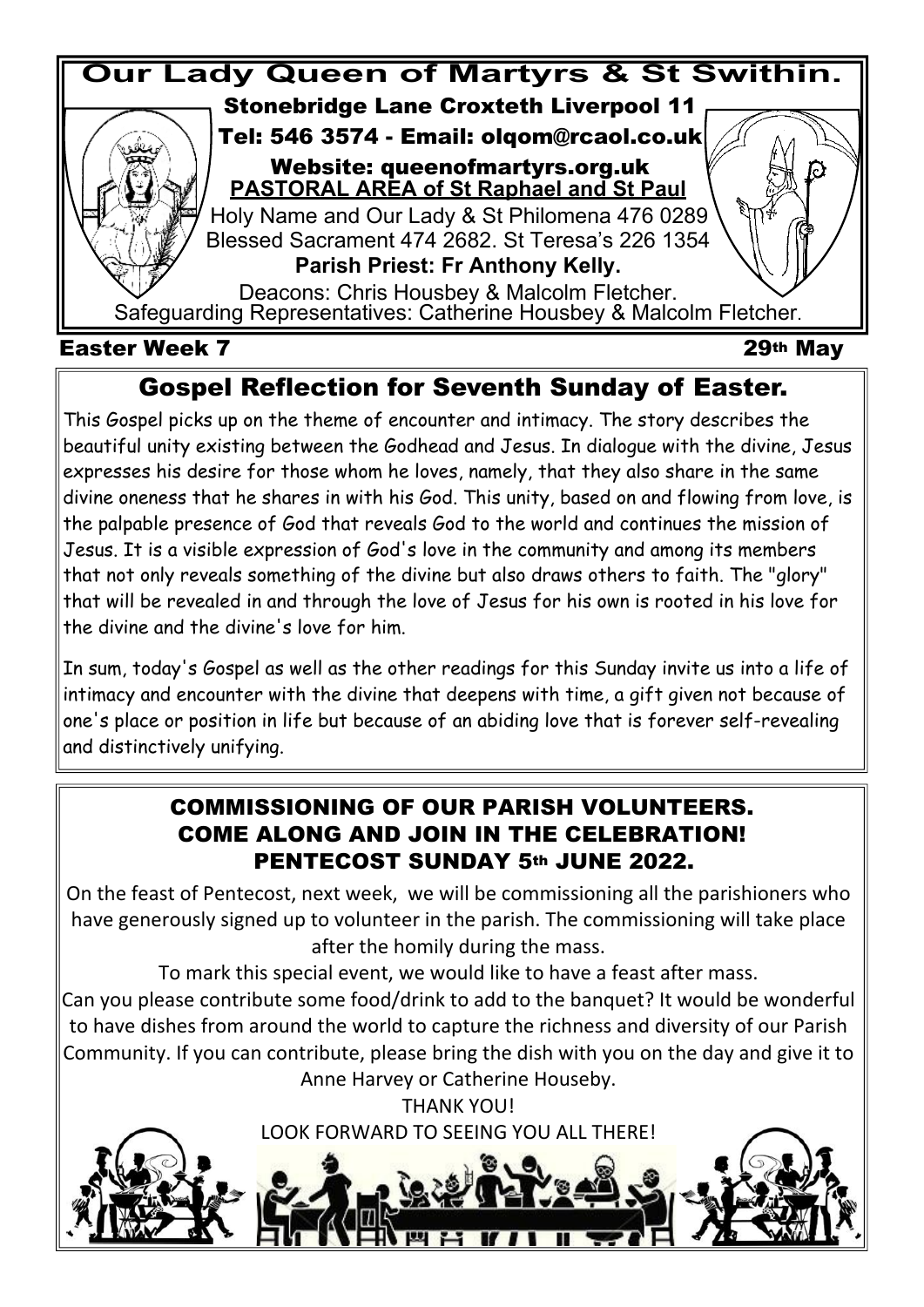## **Blessed Lawrence Richardson, Feast day May 30.**

Lawrence Richardson of Great Crosby, Lancashire, was an English martyr. Born Lawrence Johnson, he was the son of Richard Johnson, of Great Crosby, Lancashire, and a Fellow of Brasenose College. He was ordained priest at Douai in March 1577, and afterwards, taking the name of Richardson, left for the English Mission, in late July. In 1581, Richardson was arrested in London on his way to France and imprisoned in Newgate, charged with complicity in the pretended "Rheims and Rome plot". He was executed at Tyburn in 1582, with Luke Kirby. His feast day is May 30. He was beatified in 1886.





### **Saint Joan of Arc, Feast day May 30.**

Burned at the stake as a heretic after a politically-motivated trial, Joan was beatified in 1909 and canonized in 1920. Born of a fairly well-to-do peasant couple in Domremy-Greux southeast of Paris, Joan was only 12 when she experienced a vision and heard voices that she later identified as Saints Michael the Archangel, Catherine of Alexandria, and Margaret of Antioch.

During the Hundred Years War, Joan led French troops against the English and recaptured the cities of Orléans and Troyes. This enabled Charles VII to be crowned as king in Reims in 1429.

Captured near Compiegne the following year, Joan was sold to the English and placed on trial for heresy and witchcraft. Professors at the University of

Paris supported Bishop Pierre Cauchon of Beauvis, the judge at her trial; Cardinal Henry Beaufort of Winchester, England, participated in the questioning of Joan in prison. In the end, she was condemned for wearing men's clothes. The English resented France's military success–to which Joan contributed.

On this day in 1431, Joan was burned at the stake in Rouen, and her ashes were scattered in the Seine River. A second Church trial 25 years later nullified the earlier verdict, which was reached under political pressure. Remembered by most people for her military exploits, Joan had a great love for the sacraments, which strengthened her compassion toward the poor. Popular devotion to her increased greatly in 19th-century France and later among French soldiers during World War I.

Theologian George Tavard writes that her life "offers a perfect example of the conjunction of contemplation and action" because her spiritual insight is that there should be a "unity of heaven and earth."

#### **Reflection**

"Joan of Arc is like a shooting star across the landscape of French and English history, amid the stories of the Church's saints and into our consciousness. Women identify with her; men admire her courage. She challenges us in fundamental ways. Despite the fact that more than 500 years have passed since she lived, her issues of mysticism, calling, identity, trust and betrayal, conflict and focus are our issues still." (*Joan of Arc: God's Warrior* by Barbara Beckwith)

**The Visitation of the Blessed Virgin Mary, Feast day May 31.**

*Two young mothers and their treasures meet*

Mary visits per cousin, Elizabeth by name. She tells the vision, when the angel came. Elizabeth is pregnant the child leapt in her womb. On seeing Mary, joy filled the room. They comfort each other and Mary would stay. Till the birth of the Baptist who would prepare the way. Zachariah remained mute, till he named his son John.

The scriptures now show, God's will being done.



**We thank you our God, You chose Mary for mother. For the coming of your Son. who will call us his brother. For the everyday graces, You bestow all the while. To You thanks and praise, with a heart rendering smile.**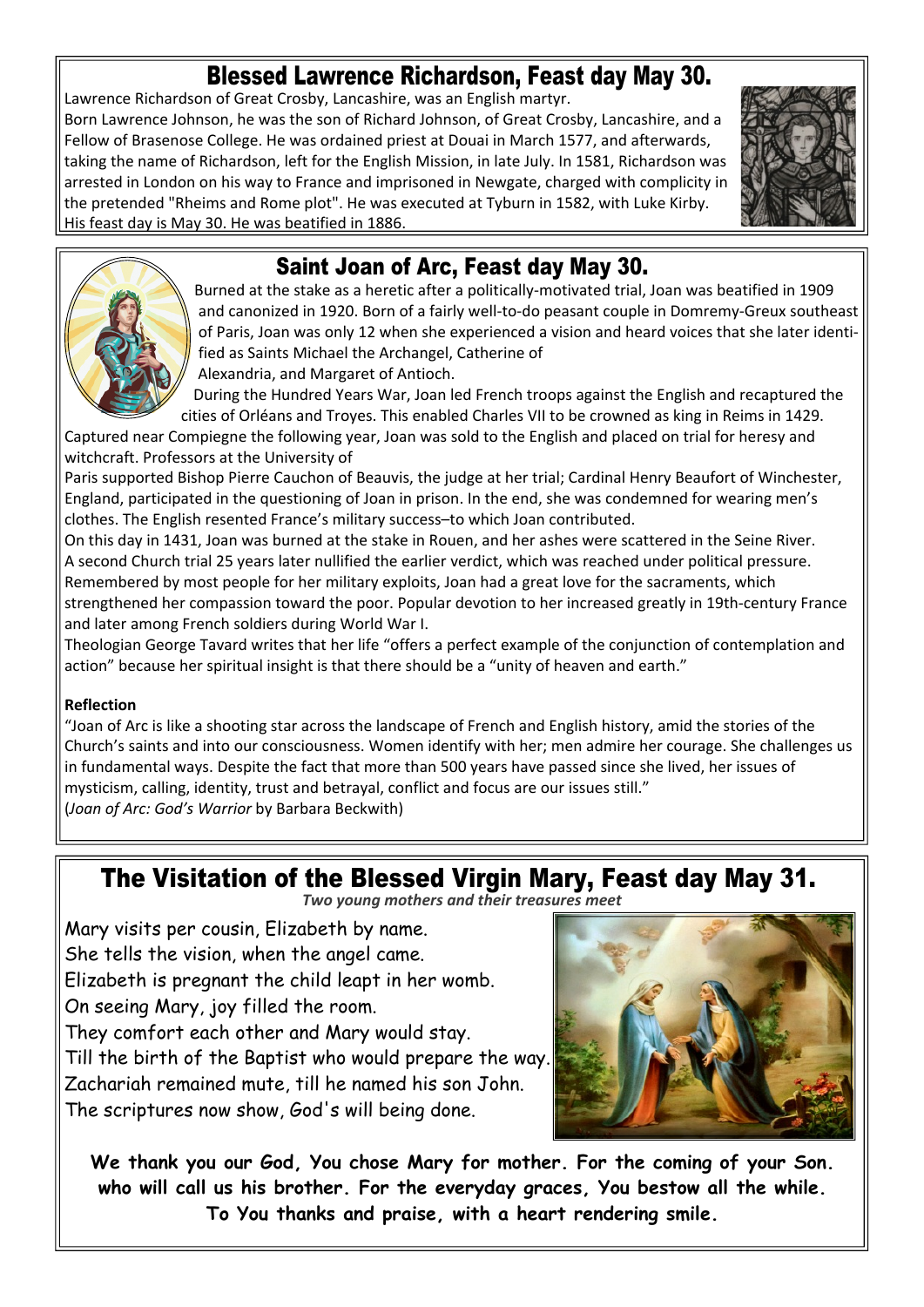### **An invitation from the Bishops of England and Wales This is the bread come down from heaven (John 6:58)**

A beautiful hallmark of the Catholic faith is the profound desire to participate in the Holy Mass and share in the Eucharist. We do so with deep gratitude and joy. The Eucharist gives the Church her identity – "The Eucharist makes the Church, and the Church makes the Eucharist." It enables us to worship Almighty God, to support each other on our journey of faith, and to be a visible sign of faith in the world. This hallmark is supported and strengthened by the precept that our fundamental Christian duty is to worship God by participating in the celebration of Mass. Attending Mass on Sundays and Holy Days is the greatest of all privileges, sometimes referred to as "the Sunday Obligation."

Since the beginning of the Covid pandemic, until the present time, we have shared with you our judgment that the situation of the last two years has meant that the Sunday Obligation has been impeded and has needed to be fulfilled in other ways. We thank God that this situation has now changed. The pressing challenges of the pandemic have lessened significantly. Most people have resumed the wide range of normal activities, no longer restricted by the previous Covid measures. We therefore believe that the reasons which have prevented Catholics from attending Mass on Sundays and Holy Days of Obligation no longer apply.

We understand there will still be some members of our congregations who, for reasons of health, do not feel safe enough to return to Mass. It has always been the understanding of the Church that when the freedom of any Catholic to attend Mass in person is impeded for a serious reason, because of situations such as ill health, care for the sick or legitimate fear, this is not a breach of the Sunday Obligation.

Our Catholic people and parishes have benefitted during these difficult times from the online streaming of Mass and other services. "Virtual viewing" of Mass online does not fulfil the Sunday Obligation. It may, however, be a source of continual spiritual comfort to those who cannot attend Mass in person, for example those who are elderly and sick, for whom the obligation does not apply. In this context, we recognise gratefully the ministry of those who administer Holy Communion to the elderly, sick and housebound.

We are grateful to our clergy, religious and lay faithful who have served our parishes, schools and communities with dedication and distinction throughout this pandemic. Now we look forward with renewed faith and confidence. In the Holy Sacrifice of the Mass, the Lord's Supper, the Lord Jesus entrusted to us the precious gift of Himself. With humility, we glory in being a Eucharistic people for whom attendance at Mass is essential. Looking forward to the forthcoming feast of Pentecost, we now invite all Catholics who have not yet done so to return to attending Mass in person.

As the Church needs the witness of the presence of each person, so too each believer needs to journey in faith and worship with their fellow disciples. Nourished by our encounter with the Risen Lord Jesus, fed with His Word and His Body and Blood in Holy Communion, and supported by the presence of each other, we receive strength week by week, to serve the Lord and glorify Him with our lives.

Approved by the Plenary Assembly of the Bishops' Conference Friday 6 May 2022